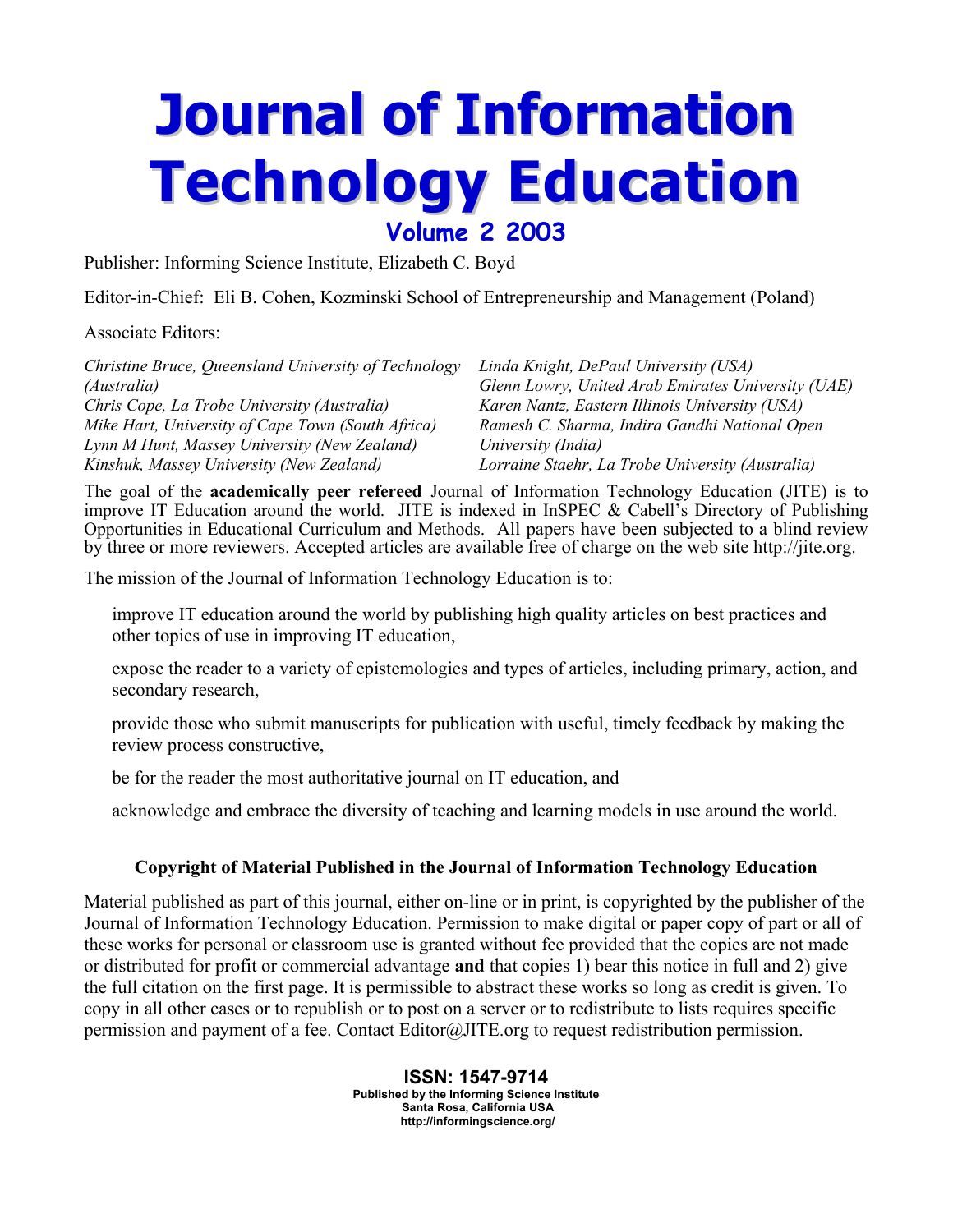## **JITE Volume 2 Table of Contents**

| and Learning<br>Judy Sheard, Gordon Lowe, Ann Nicholson, and Jason Ceddia  165-180                                                                                       |  |
|--------------------------------------------------------------------------------------------------------------------------------------------------------------------------|--|
| <i>from Turkey</i> Theory<br>Tackling Transition: Exposing Secondary School Students to Tertiary IT Teaching                                                             |  |
| Elearn: Towards a Collaborative Educational Virtual Environment<br>Computer Technology Awareness by Elementary School Teachers: A Case Study                             |  |
| Distance Learning: Step by Step<br>Richard D. Manning, Maxine S. Cohen, and Robert L. DeMichiell  115-130                                                                |  |
| Learners' Perceptions toward the Web-based Distance Learning<br>Activities/Assignments Portion of an Undergraduate Hybrid Instructional Model                            |  |
| Teaching about Information Technology in Nations: Building and Using the<br>"Landscape of IT" Repository                                                                 |  |
| Empirical Evidence Justifying the Adoption of a Model-Based Approach in the<br>Course Web Applications Development                                                       |  |
| A Model and Sample Case for Teaching the Business Value of Information<br>Technology                                                                                     |  |
| <b>Networking Education for the New Economy</b>                                                                                                                          |  |
| Interdisciplinary Digital Portfolio Assessment: Creating Tools for Teacher<br>Education                                                                                  |  |
| Assignment of Real-World Projects: An Economical Method of Building<br>Applications for a University and an Effective Way to Enhance Education of the<br><b>Students</b> |  |
| Developing a Model of First Year Student Satisfaction in a Studio-based Teaching<br>Environment                                                                          |  |
| In-Class Simulation Games: Assessing Student Learning                                                                                                                    |  |

| Information Technology for Assessing Student Learning                                                                                                                     |  |
|---------------------------------------------------------------------------------------------------------------------------------------------------------------------------|--|
| Assessing High-Order Skills with Partial Knowledge Evaluation: Lessons<br>Learned from Using a Computer-based Proficiency Test of English for<br><b>Academic Purposes</b> |  |
| Sandra Maria Aluísio, Valéria Tomas de Aquino, Rafael Pizzirani, and                                                                                                      |  |